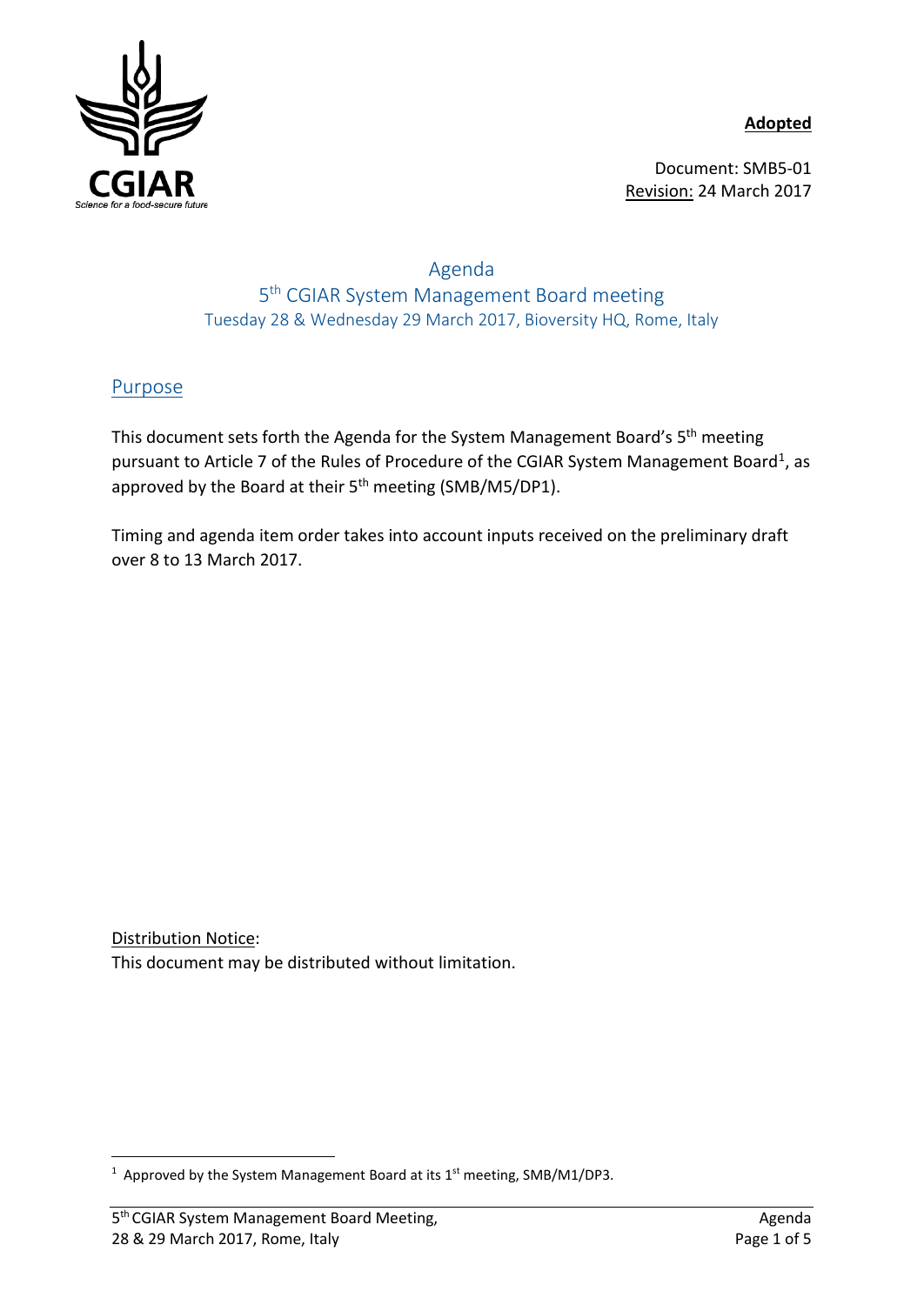### Day 1 – Tuesday 28 March: 9:00 to 17:30

| <b>Time</b>         | No.                          | <b>Details of Agenda Item</b>                                                                                         | <b>Purpose</b>  |
|---------------------|------------------------------|-----------------------------------------------------------------------------------------------------------------------|-----------------|
| 9:00-9:30           | Agenda                       | Opening                                                                                                               |                 |
| $(30 \text{ mins})$ | Item 1                       | 1.1 Call for other business                                                                                           |                 |
|                     |                              | Adoption of Provisional Meeting Agenda<br>1.2                                                                         | For Adoption    |
|                     |                              | (Document SMB5-01)                                                                                                    |                 |
|                     |                              | Register of Interests declared (handout on day of<br>1.3                                                              |                 |
|                     |                              | meeting)                                                                                                              | For Action as   |
|                     |                              | Declarations of interest on agenda (only as required)<br>1.4                                                          | Required        |
|                     |                              | Updated Action Log (Document SMB5-01A)<br>$1.5\,$                                                                     | For information |
|                     |                              | <b>Session framed by: Martin Kropff</b>                                                                               |                 |
| 09:30-              | Agenda                       | <b>Finalizing the Portfolio</b>                                                                                       |                 |
| 10:30<br>(60)       | Item <sub>2</sub><br>(old 4) | Explaining the status and propose next steps for research<br>4.1<br>from the former GLDC proposal (Document SMB5-04A) | For Input       |
| mins)               |                              | Way forward for other parts of the Portfolio<br>4.2                                                                   | For Discussion  |
|                     |                              | (Document SMB5-04B)                                                                                                   |                 |
|                     |                              | Session framed by: Eugene Terry, Martin Kropff                                                                        |                 |
| 10:30-10:45         |                              | <b>Break</b>                                                                                                          |                 |
| 10:45-              | Agenda                       | Thinking about the way we work                                                                                        |                 |
| 11:45               | Item <sub>3</sub>            | General Assembly key messaging (Interim Chair's<br>2.1                                                                | For Information |
| $(60 \text{ mins})$ | (old 2)                      | presentation on day of meeting, SMB5-02A)                                                                             |                 |
|                     |                              | ED observations on System Management Office<br>2.2<br>operational changes                                             | For Information |
|                     |                              | Strategic reflections on emerging challenges and<br>2.3<br>opportunities and brainstorming on CGIAR culture           | For Discussion  |
|                     |                              | Discussing who represents the CGIAR System and how we<br>2.4<br>decide (Document SMB5-02B)                            | For Discussion  |
|                     |                              | Session framed by: Martin Kropff, Elwyn Grainger-Jones and                                                            |                 |
|                     |                              | <b>Margret Thalwitz</b>                                                                                               |                 |
| 11:45-              | Agenda                       | <b>Funding our work (Part 1)</b>                                                                                      |                 |
| 13:00               | Item 4                       | Funding modalities and allocations: Review of scoping<br>3.1                                                          | For Input       |
| (75)                | (old 3)                      | exercise (Document SMB5-03A)                                                                                          |                 |
| mins)               |                              | 3.2<br>Status of signed contribution agreements (presentation<br>on day of meeting)                                   | For Information |
|                     |                              | Policy issues for 2017 CGIAR Research Financing Plan<br>3.3<br>(Document SMB5-03B)                                    | For Input       |
|                     |                              | Session framed by: Martin Kropff, Elwyn Grainger-Jones                                                                |                 |
| 13:00-14:00         |                              | Buffet lunch served                                                                                                   |                 |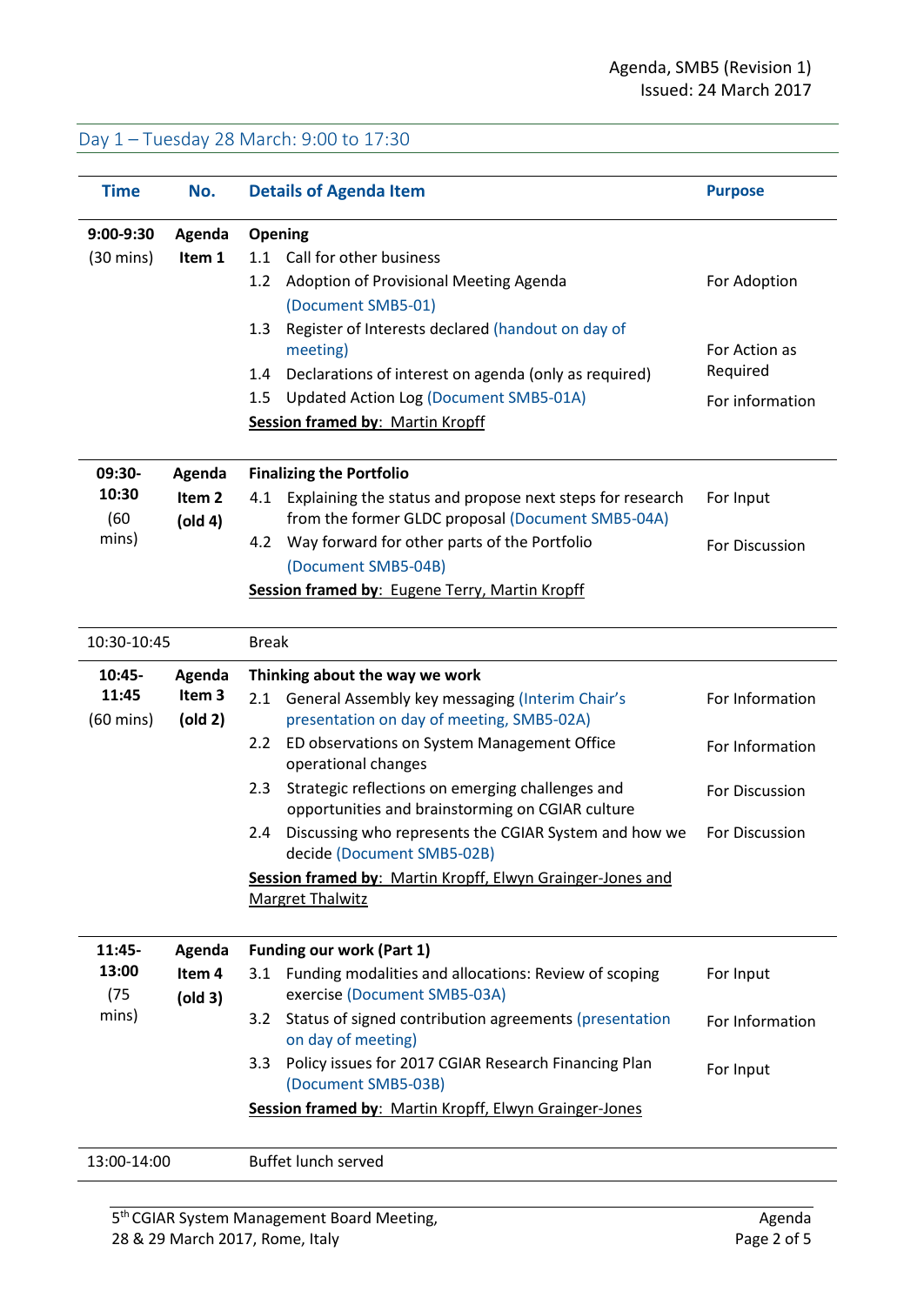| <b>Time</b>                        | No.                         | <b>Details of Agenda Item</b>                                                                                                                                                                                                                 | <b>Purpose</b>            |
|------------------------------------|-----------------------------|-----------------------------------------------------------------------------------------------------------------------------------------------------------------------------------------------------------------------------------------------|---------------------------|
| 14:00-<br>14:45<br>(75)<br>mins)   | Agenda<br>Item 4<br>(old 3) | <b>Funding our work (Part 2)</b><br>3.4 Resource Mobilization work plan (Document SMB5-03C)<br><b>Session framed by: Eugene Terry</b>                                                                                                         | For Input/<br>Endorsement |
| $14:45-$<br>15:30<br>(45)<br>mins) | Agenda<br>Item 5            | <b>Monitoring and Reporting on Performance</b><br>Recapping 2016 reporting timeline and discussing<br>5.1<br>expectations for 2017 (Document SMB5-05A)<br><b>Session framed by: Martin Kropff</b>                                             | For Input                 |
| 15:30-<br>16:00<br>(30)<br>mins)   | Agenda<br>Item 6            | <b>Evaluation</b><br>Hearing from the IEA: (Document SMB5-06A)<br>6.1<br>Consultation and finalization of evaluation processes<br>a.<br>Update on evaluations plan and cost-effectiveness<br>b.<br>Session framed by: Rachel Sauvinet-Bedouin | For Discussion            |

| 16:00-16:30   |        | Break                                                                                          |                       |  |
|---------------|--------|------------------------------------------------------------------------------------------------|-----------------------|--|
| $16:30-$      | Agenda | <b>Platform and CRP Governance matters</b>                                                     |                       |  |
| 17:30<br>(60  | Item 7 | Genebanks Platform oversight and engagement: Recap of<br>7.1<br>outcomes of actions since SMB4 | <b>For Discussion</b> |  |
| mins)         |        | (Presentation, SMB5-07A)                                                                       |                       |  |
|               |        | Next steps in taking stock of CRP governance<br>7.2<br>arrangements (Presentation, SMB5-07B)   | For Input             |  |
|               |        | Session framed by: Martin Kropff, Ann Tutwiler                                                 |                       |  |
|               |        |                                                                                                |                       |  |
| 17:30-18:30   |        | Drinks reception at Bioversity                                                                 |                       |  |
| 18:30         |        | Travel to restaurant                                                                           |                       |  |
| 19:30 onwards |        | Dinner (La Villeta dal 1940)                                                                   |                       |  |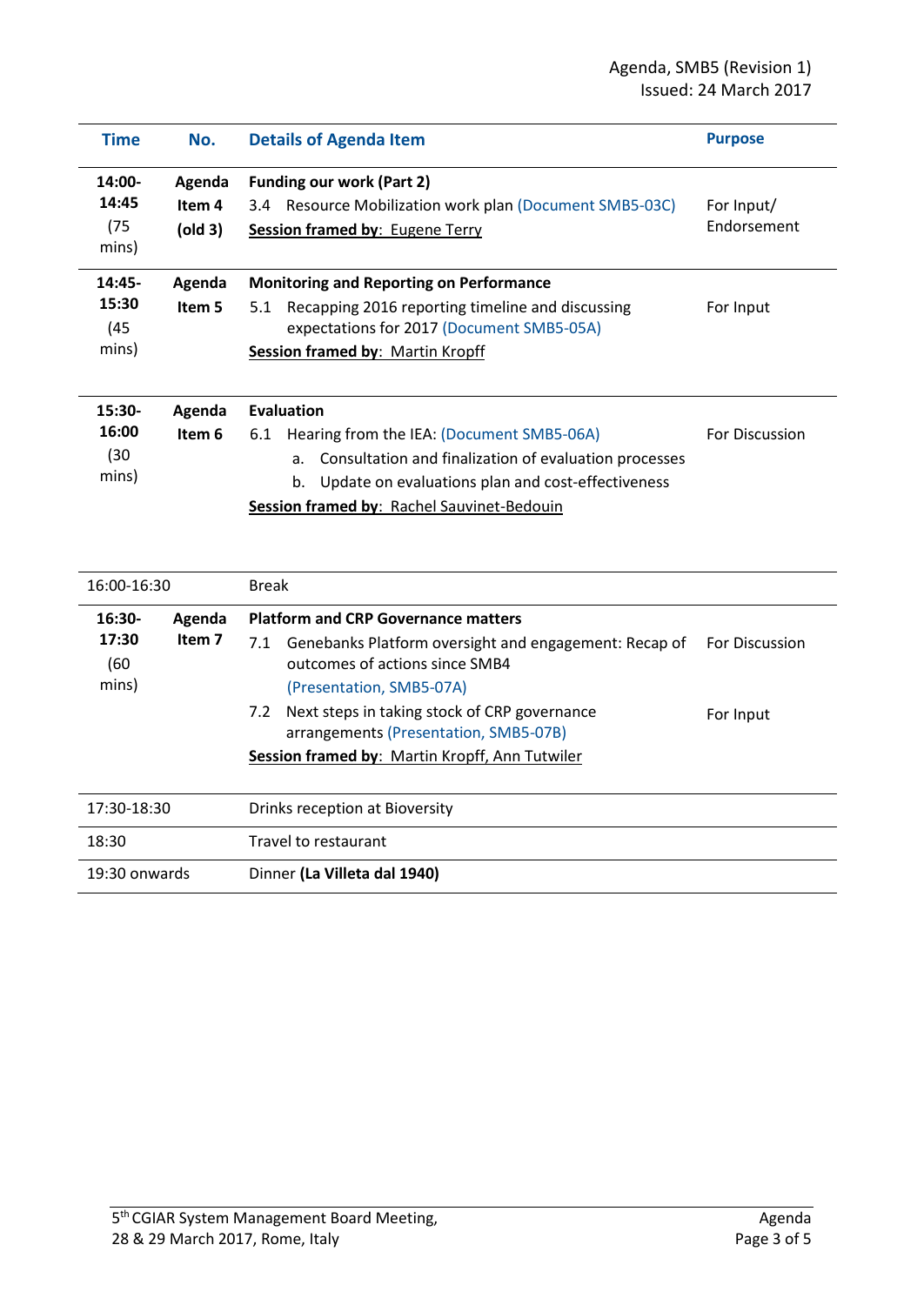# Day 2 – Wednesday 29 March: 9:00 to 17:00

| <b>Time</b>   | No.    | <b>Details of Agenda Item</b>                                                                                                            | <b>Purpose</b>       |
|---------------|--------|------------------------------------------------------------------------------------------------------------------------------------------|----------------------|
| $9:00-$       | Agenda | Progress of the Board's Committees and Working Groups                                                                                    |                      |
| 10:30<br>(90) | Item 8 | 8.1 SMB SIMEC - Timeline for framing the role<br>(Document SMB5-08A)                                                                     | For Information      |
| mins)         |        | Discussion on CGIAR Country Collaboration<br>8.2<br>(Document SMB5-08B)                                                                  | For endorsement      |
|               |        | Decisions and way forward for adhoc Working Groups:<br>8.3<br>(Document SMB5-08C)                                                        | For Action as agreed |
|               |        | <b>WG1 Resource Mobilization</b><br>a.                                                                                                   |                      |
|               |        | <b>WG2 Rules of Governance</b><br>b.                                                                                                     |                      |
|               |        | <b>WG3 Cost Sharing for Host Centers</b><br>c.                                                                                           |                      |
|               |        | WG4 Funding System Actions & Entities<br>d.                                                                                              |                      |
|               |        | <b>WG5 CGIAR Country Collaboration</b><br>e.                                                                                             |                      |
|               |        | f.<br><b>WG6 Genetic Resources</b>                                                                                                       |                      |
|               |        | WG7 Research from former GLDC<br>g.                                                                                                      |                      |
|               |        | <b>Session framed by: Martin Kropff</b>                                                                                                  |                      |
| 10:30-11:00   |        | <b>Break</b>                                                                                                                             |                      |
| 11:00-        | Agenda | <b>Risk and Assurance</b>                                                                                                                |                      |
| 12:30<br>(90) | Item 9 | 9.1 Updates and decisions from the SMB Audit and Risk<br>Committee ("ARC")                                                               | For Information      |
| mins)         |        | 9.2 Policy issues for Risk Management Framework of the<br>CGIAR System and linking to the Internal Audit Function<br>(Document SMB5-09A) | For Input            |
|               |        | 9.3 CGIAR IAU Interim Charter (Document SMB5-09C)                                                                                        | For Approval         |
|               |        | 9.4 CGIAR IAU Audit Plan for 2017 based on recommendation<br>from the ARC (Document SMB5-09B)                                            | For Approval         |

#### **Session framed by**: Bushra Malik

12:30-13:30 Buffet lunch served